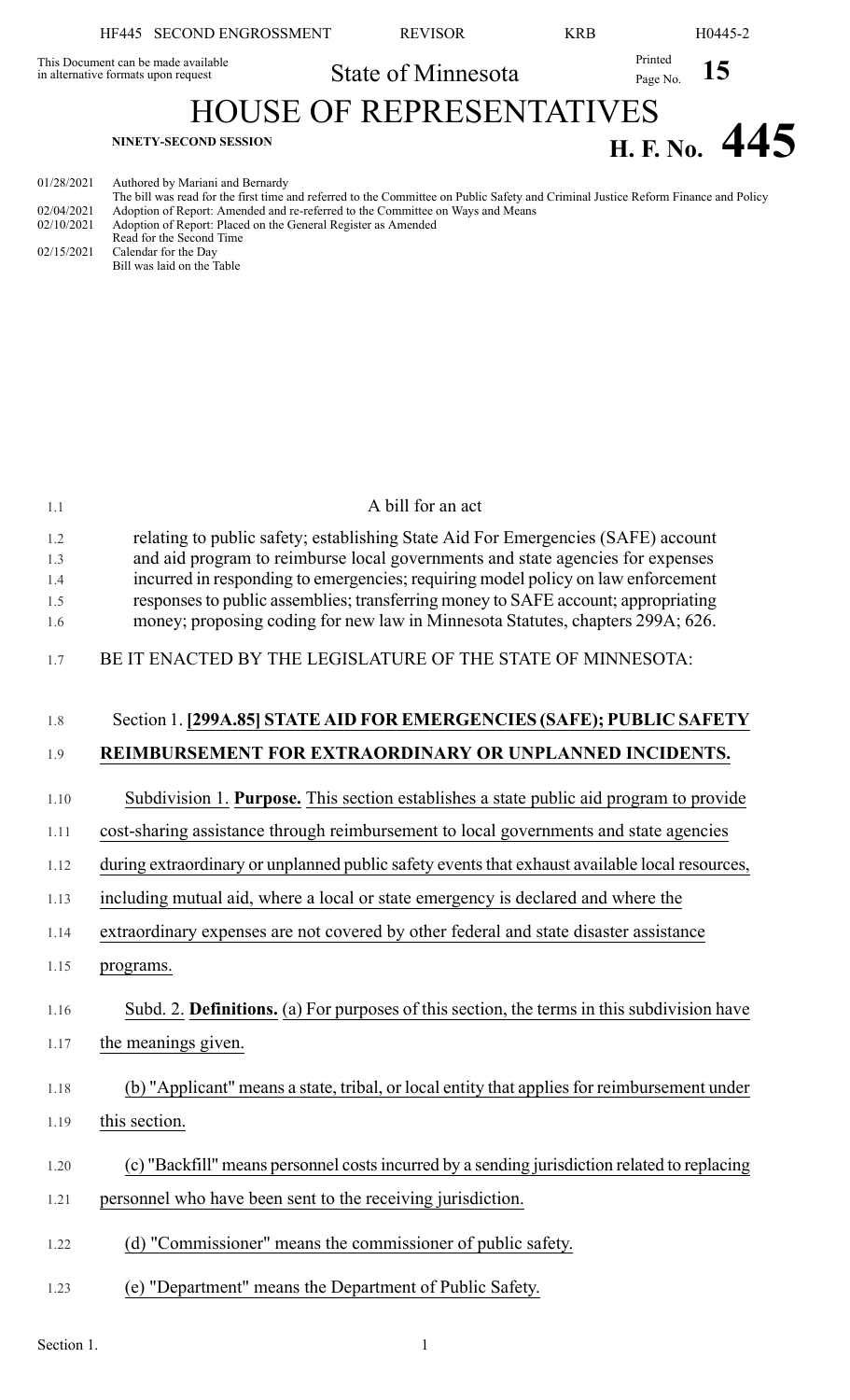| 2.1  | (f) "Incident period" means the period from the onset of the response to a public safety         |
|------|--------------------------------------------------------------------------------------------------|
| 2.2  | event until mutual aid is no longer necessary.                                                   |
| 2.3  | (g) "Mutual aid" means aid rendered to, and at the request of, one state, tribal, or local       |
| 2.4  | entity by another state, tribal, or local entity.                                                |
| 2.5  | (h) "Public safety event" means an unplanned or extraordinary event or series of events:         |
| 2.6  | $(1)(i)$ that exhausts available local resources;                                                |
| 2.7  | (ii) where life or property are endangered and local resources are inadequate to handle          |
| 2.8  | the situation;                                                                                   |
| 2.9  | (iii) that requires mutual aid; and                                                              |
| 2.10 | (iv) where a state emergency is declared pursuant to section 12.31 or a local emergency          |
| 2.11 | is declared pursuant to section 12.29; or                                                        |
| 2.12 | (2) where the State Patrol makes a specific request for assistance from a local unit of          |
| 2.13 | government to support the State Patrol at a facility owned by state government, including        |
| 2.14 | but not limited to the State Capitol.                                                            |
| 2.15 | (i) "Receiving jurisdiction" means a state, tribal, or local entity that is requesting resources |
| 2.16 | to respond to the public safety event.                                                           |
| 2.17 | (j) "Sending jurisdiction" means a state, tribal, or local entity that is sending resources      |
| 2.18 | to respond to the public safety event.                                                           |
| 2.19 | Subd. 3. State Aid For Emergencies (SAFE) account; appropriation. A State Aid                    |
| 2.20 | For Emergencies (SAFE) account is created in the special revenue fund in the state treasury,     |
| 2.21 | consisting of money deposited, donated, allotted, transferred, or otherwise provided to the      |
| 2.22 | account. Money in the SAFE account is annually appropriated to the commissioner to               |
| 2.23 | provide reimbursement and management costs under this section.                                   |
| 2.24 | Subd. 4. Eligibility criteria; considerations. (a) Costs eligible for reimbursement under        |
| 2.25 | this section are those costs associated with a public safety event incurred during the incident  |
| 2.26 | period. Eligible costs are limited to:                                                           |
| 2.27 | (1) overtime costs;                                                                              |
| 2.28 | (2) logistical needs, including food and lodging;                                                |
| 2.29 | (3) incidental supplies necessary to aid in the response;                                        |
| 2.30 | (4) backfill personnel costs incurred by a sending jurisdiction;                                 |
| 2.31 | (5) damaged or destroyed equipment costs incurred by a sending jurisdiction;                     |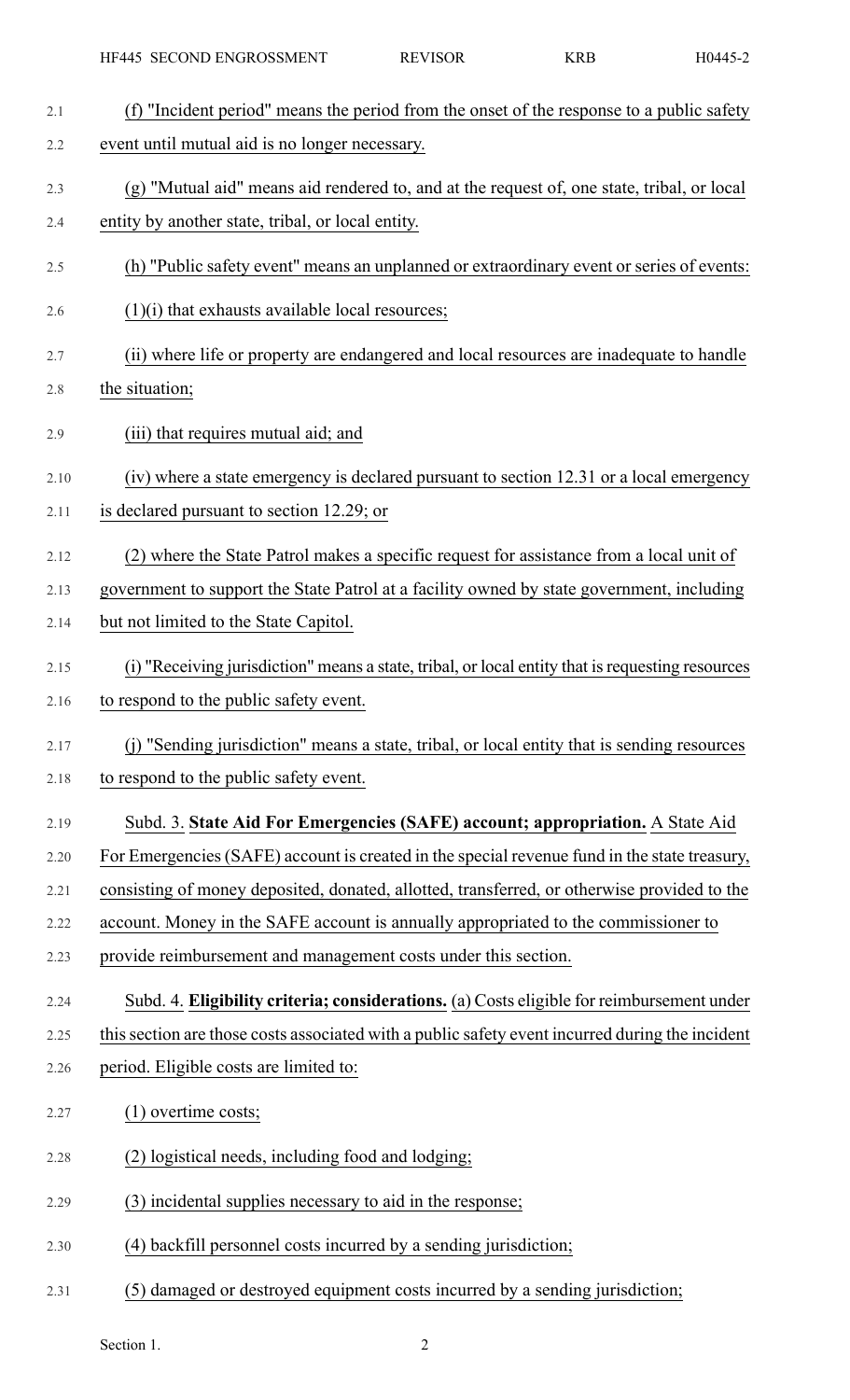| 3.1  | (6) costs associated with emergency management, response and recovery planning,                |
|------|------------------------------------------------------------------------------------------------|
| 3.2  | mitigation of public health threats posed by the public safety event, and costs associated     |
| 3.3  | with development of mitigation methods within the affected community;                          |
| 3.4  | (7) indemnifying a sending jurisdiction, if indemnification is required by law, judicial       |
| 3.5  | order, or agreement between the receiving and sending jurisdictions; and                       |
| 3.6  | (8) costs incurred in producing an after-action review and report pursuant to subdivision      |
| 3.7  | <u>13.</u>                                                                                     |
| 3.8  | (b) When emergency personnel of another state render aid in Minnesota pursuant to the          |
| 3.9  | orders of the governor of their home state, and upon the request of the governor of Minnesota, |
| 3.10 | the commissioner may reimburse the other state from the SAFE account for:                      |
| 3.11 | (1) the compensation paid and actual and necessary travel, subsistence, and maintenance        |
| 3.12 | expenses of the personnel of the other state while rendering aid as emergency personnel;       |
| 3.13 | (2) all payments for death, disability, or injury of those personnel incurred in the course    |
| 3.14 | of rendering that aid; and                                                                     |
| 3.15 | (3) all losses of or damage to supplies and equipment of the other state or a governmental     |
| 3.16 | subdivision of the other state resulting from the rendering of aid provided that the laws of   |
| 3.17 | the other state contain provisions substantially similar to this section.                      |
| 3.18 | (c) If the receiving jurisdiction refused either the commissioner's request to observe the     |
| 3.19 | public safety event response or the commissioner's offer of advice and counsel, the            |
| 3.20 | commissioner may deny the applicant's request for reimbursement. A receiving jurisdiction      |
| 3.21 | is not obligated to follow or implement the commissioner's advice or counsel. The              |
| 3.22 | commissioner may not deny a receiving jurisdiction's application for reimbursement because     |
| 3.23 | the receiving jurisdiction did not follow or implement the commissioner's advice or counsel.   |
| 3.24 | (d) Notwithstanding section 466.01, subdivision 6, unless there is a written agreement         |
| 3.25 | to the contrary, emergency response personnel retain their employment status with their        |
| 3.26 | sending jurisdiction and have the same powers, duties, rights, privileges, and immunities      |
| 3.27 | as if they were performing like service in the sending jurisdiction.                           |
| 3.28 | Subd. 5. Reimbursement rates. To the extent funds are available in the SAFE account,           |
| 3.29 | the commissioner shall authorize reimbursement of eligible costs pursuant to the following     |
| 3.30 | reimbursement rates:                                                                           |
| 3.31 | (1) receiving jurisdiction applicants shall receive 75 percent of eligible costs submitted     |
| 3.32 | for reimbursement; and                                                                         |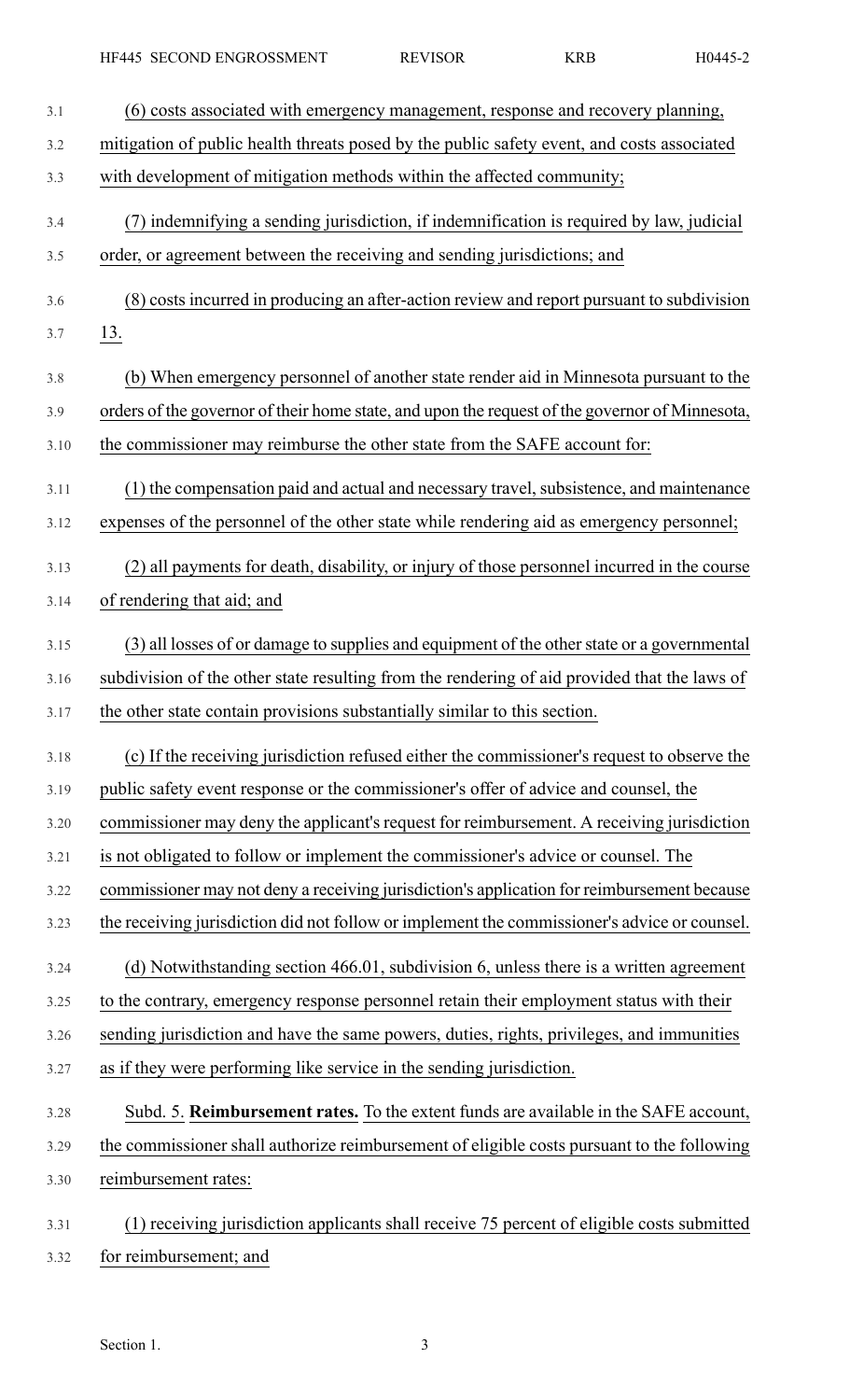| 4.1  | (2) sending jurisdiction applicants shall receive 100 percent of eligible costs submitted        |
|------|--------------------------------------------------------------------------------------------------|
| 4.2  | for reimbursement.                                                                               |
| 4.3  | Subd. 6. Reimbursement process. (a) The commissioner must develop application                    |
| 4.4  | materials for reimbursement and may update the materials as needed. Application materials        |
| 4.5  | must include instructions and requirements for assistance under this section. These application  |
| 4.6  | materials are not subject to the rulemaking requirements under chapter 14.                       |
| 4.7  | (b) An applicant has 30 days from the end of the incident period to request reimbursement        |
| 4.8  | from the SAFE account. The commissioner may deny a late request. The applicant's request         |
| 4.9  | must include:                                                                                    |
| 4.10 | (1) the cause, location of the public safety event, and incident period;                         |
| 4.11 | (2) documentation of a local, tribal, county, or state emergency declaration in response         |
| 4.12 | to the public safety event; and                                                                  |
| 4.13 | (3) a description of eligible expenses incurred by the applicant.                                |
| 4.14 | (c) An applicant may submit additional supporting documentation for up to 60 days after          |
| 4.15 | the commissioner's acceptance of the initial request for reimbursement.                          |
| 4.16 | (d) The commissioner shall review the application and supporting documentation for               |
| 4.17 | completeness and may return the application with a request for more detailed information         |
| 4.18 | or correction of deficiencies. The commissioner may consult with appropriate governmental        |
| 4.19 | officials to ensure the application reflects the extent and magnitude of the public safety       |
| 4.20 | event and to reconcile any differences. The application is not complete until the commissioner   |
| 4.21 | receives all requested information.                                                              |
| 4.22 | (e) If the commissioner returns an application with a request for more detailed information      |
| 4.23 | or for correction of deficiencies, the applicant must resubmit the application with all required |
| 4.24 | information within 30 days of the applicant's receipt of the commissioner's request. The         |
| 4.25 | applicant's failure to provide the requested information in a timely manner without a            |
| 4.26 | reasonable explanation may be cause for denial of the application.                               |
| 4.27 | (f) The commissioner must approve or deny an application within 60 days of receipt of            |
| 4.28 | a complete application or the application is deemed approved. If the commissioner approves       |
| 4.29 | an application or the application is automatically deemed approved after 60 days, the            |
| 4.30 | commissioner must provide written notification to the applicant. If the commissioner denies      |
| 4.31 | an application, the commissioner must provide written notice to the applicant of the denial      |
| 4.32 | and the appeal process.                                                                          |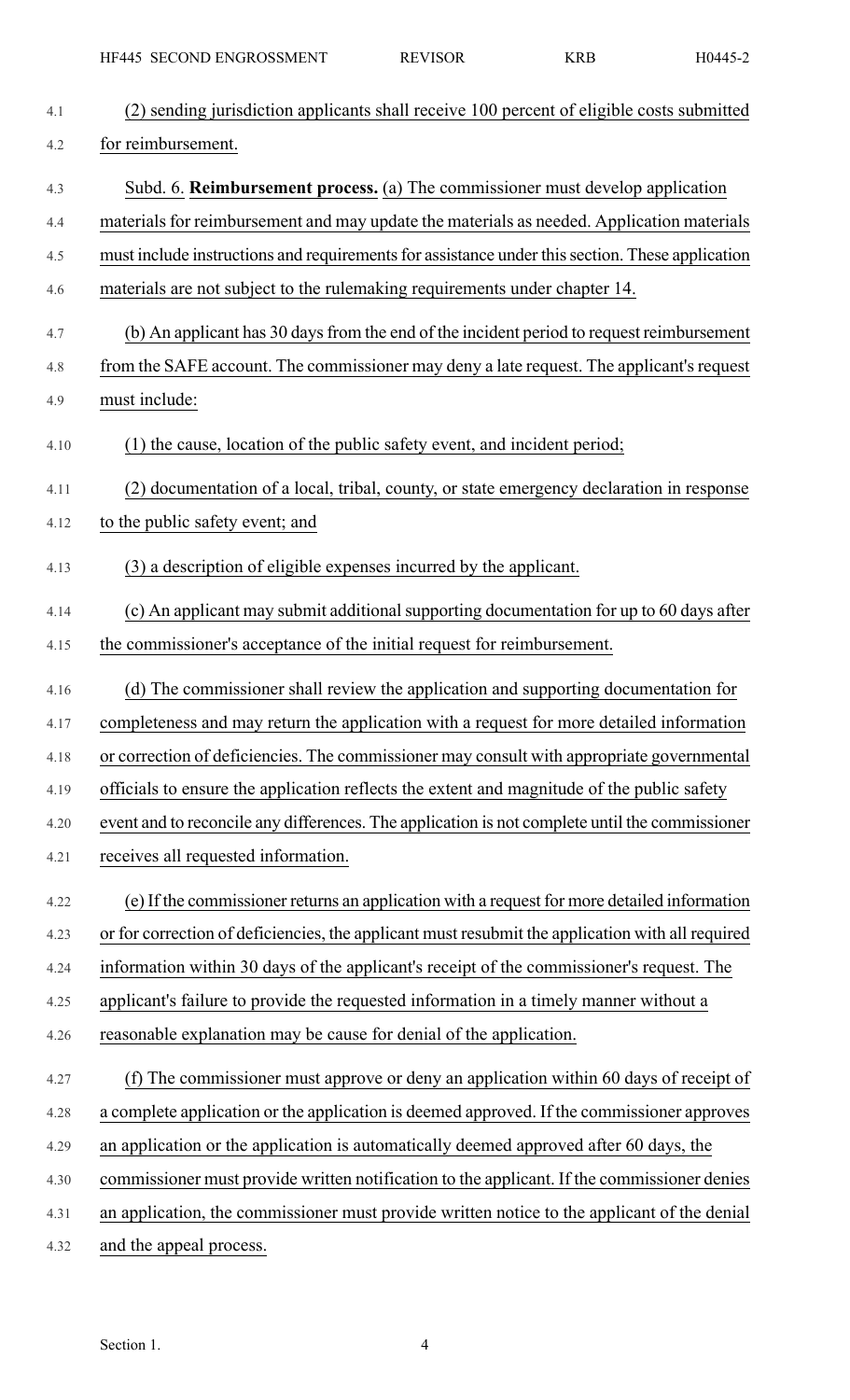- 5.1 Subd. 7. **Appeal process.** (a) An applicant must submit to the commissioner completed 5.2 claims for payment of actual and eligible costs on forms provided by the commissioner. All 5.3 eligible costs claimed for payment must be documented and consistent with the eligibility 5.4 provisions of this section. 5.5 (b) If the commissioner denies an applicant's claim for payment, the applicant has 30 5.6 days from receipt of the commissioner's determination to appeal in writing to the 5.7 commissioner. The appeal must include the applicant's rationale for reversing the 5.8 commissioner's determination. The commissioner has 30 days from receipt of the appeal to 5.9 uphold or modify the commissioner's determination and formally respond to the applicant. 5.10 If no written request for appeal is received, the determination is final. The applicant is 5.11 entitled to judicial review under sections 14.63 to 14.68 in the same manner that a person 5.12 aggrieved by a final decision in a contested case is entitled to judicial review. The 5.13 commissioner's determination under this section shall be a final decision of the department 5.14 for purposes of sections 14.63 to 14.68. 5.15 Subd. 8. **Closeout of application.** The commissioner must close out an applicant's 5.16 reimbursement application after all of the following occur: 5.17 (1) the applicant receives the final amount due; 5.18 (2) the applicant repays any amount recovered for eligible costs from another source 5.19 after receiving payment under this section; and 5.20 (3) any scheduled audits are complete. 5.21 Subd. 9. **Audit.** (a) An applicant must account for all funds received under this section 5.22 in conformance with generally accepted accounting principles and practices. The applicant 5.23 must maintain detailed records of expenditures to show that grants received under this 5.24 section were used for the purpose for which the payment was made. The applicant must 5.25 maintain records for five years and make the records available for inspection and audit by 5.26 the commissioner or the state auditor. The applicant must keep all financial records for five 5.27 years after the final payment, including but not limited to all invoices and canceled checks 5.28 or bank statements that support all eligible costs claimed by the applicant. 5.29 (b) The commissioner or state auditor may audit all applicant records pertaining to an 5.30 application for reimbursement or receipt of payment under this section. 5.31 Subd. 10. **Reporting reimbursement payments.** The commissioner shall post on the 5.32 department's website a list of the recipients and amounts of the reimbursement payments
- 5.33 made under this section.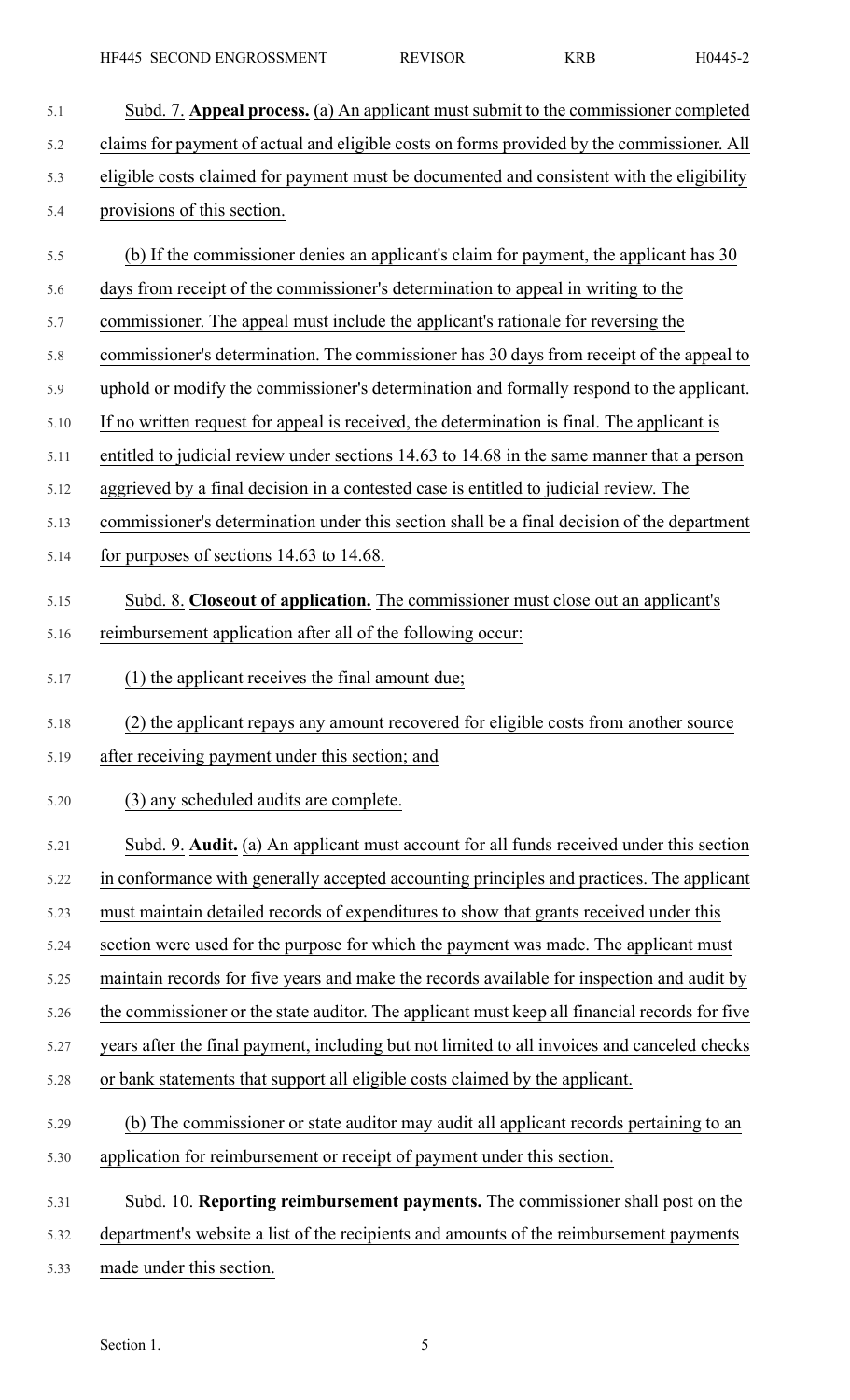| 6.1  | Subd. 11. Management costs. The department may be reimbursed from the SAFE                     |
|------|------------------------------------------------------------------------------------------------|
| 6.2  | account an amount of not more than five percent of the grant values as management costs.       |
| 6.3  | Management costs include indirect costs, direct administrative costs, and other administrative |
| 6.4  | expenses associated with the public safety event.                                              |
| 6.5  | Subd. 12. Funding from other sources; repayment required. If an applicant recovers             |
| 6.6  | eligible costs from another source after receiving payment under this section, the applicant   |
| 6.7  | must pay the department within 30 days an amount equal to the corresponding state funds        |
| 6.8  | received. The commissioner must deposit any repayment into the SAFE account.                   |
| 6.9  | Subd. 13. After-action review required. (a) The governing body of a receiving                  |
| 6.10 | jurisdiction that receives funds under this section must complete an after-action review that  |
| 6.11 | meets the requirements established in this subdivision. The review must be led by a person     |
| 6.12 | who is not employed by a public safety agency that incurred reimbursable expenses or           |
| 6.13 | participated in the response to the event.                                                     |
| 6.14 | (b) The review required under paragraph (a) must be a structured review, including             |
| 6.15 | debriefing persons who responded to the public safety event, that analyzes the response to     |
| 6.16 | the public safety event. The review must address but is not limited to the following topics:   |
| 6.17 | (1) the applicant's expectations;                                                              |
| 6.18 | (2) a summary of events and the duties performed by those who responded to the public          |
| 6.19 | safety event, including the strategies deployed;                                               |
| 6.20 | (3) the number of citizens and public safety personnel injured or killed in the event and,     |
| 6.21 | to the extent known, the cause of the injuries or deaths;                                      |
| 6.22 | (4) a summary of the damage to property that resulted from the event;                          |
| 6.23 | (5) an evaluation of the performance of those who responded to the event and the               |
| 6.24 | strategies deployed, including a description of successful facets of the response; and         |
| 6.25 | (6) recommendations for improving or strengthening the strategies, policies, rules, and        |
| 6.26 | statutes that were involved in the response to the public safety event.                        |
| 6.27 | (c) An after-action review report must be submitted to the chair of the Peace Officer          |
| 6.28 | Standards and Training Board's Ensuring Police Excellence and Improving Community              |
| 6.29 | Relations Advisory Council no later than 60 days after an applicant receives reimbursement     |
| 6.30 | under this section. The applicant may withhold or redact any information that would            |
| 6.31 | compromise the safety of public safety officers or compromise future responses to public       |
| 6.32 | safety events.                                                                                 |

Section 1. 6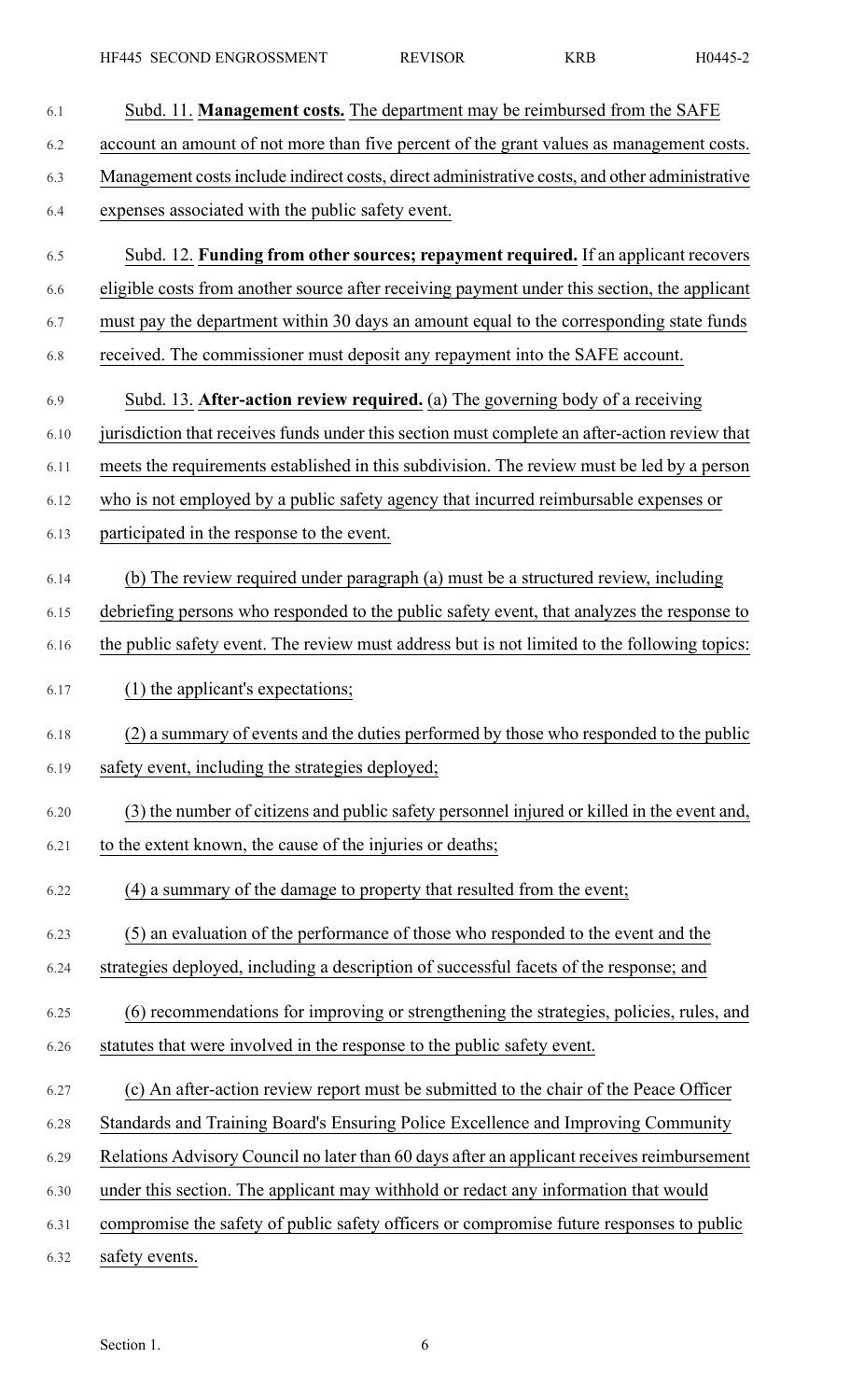| 7.1   | (d) Upon submission of an after-action report that satisfies the requirements of this         |
|-------|-----------------------------------------------------------------------------------------------|
| 7.2   | subdivision, the commissioner shall reimburse an applicant for the cost of the after-action   |
| 7.3   | review and report.                                                                            |
| 7.4   | <b>EFFECTIVE DATE.</b> This section is effective the day following final enactment.           |
| $7.5$ | Sec. 2. [626.8476] PUBLIC ASSEMBLY RESPONSE; POLICIES REQUIRED;                               |
| 7.6   | <b>APPLICATION.</b>                                                                           |
| 7.7   | Subdivision 1. Model policy required. By December 15, 2021, the board, in consultation        |
| 7.8   | with the legislative councils of color, the American Civil Liberties Union, community         |
| 7.9   | organizations that lead direct action campaigns, the Minnesota Chiefs of Police Association,  |
| 7.10  | the Minnesota Sheriffs' Association, the Minnesota Police and Peace Officers Association,     |
| 7.11  | and other interested parties, must develop a comprehensive model policy on responding to      |
| 7.12  | public assemblies. The policy must be based on best practices in public gathering             |
| 7.13  | management drawn from both domestic and international sources. The board must distribute      |
| 7.14  | the model policy to all chief law enforcement officers.                                       |
| 7.15  | Subd. 2. Agency policies required. (a) By March 15, 2022, the chief law enforcement           |
| 7.16  | officer of every state and local law enforcement agency must establish and enforce a written  |
| 7.17  | policy that is identical or substantially similar to the board's model policy described in    |
| 7.18  | subdivision 1.                                                                                |
| 7.19  | (b) Every state and local law enforcement agency must certify to the board that it has        |
| 7.20  | adopted a written policy in compliance with this subdivision.                                 |
| 7.21  | (c) The board must assist the chief law enforcement officer of each state and local law       |
| 7.22  | enforcement agency in developing and implementing policies under this subdivision.            |
| 7.23  | Subd. 3. Application. Each chief law enforcement officer and peace officer must comply        |
| 7.24  | with the public assembly response policy adopted by the officer's department pursuant to      |
| 7.25  | this section even while working in a joint law enforcement environment or outside of the      |
| 7.26  | officer's primary jurisdiction.                                                               |
| 7.27  | Subd. 4. Peace officer standards of conduct; public assembly response policy                  |
| 7.28  | violations. A peace officer who fails to comply with the officer's department's public        |
| 7.29  | assembly response policy is in violation of the peace officer standards of conduct maintained |
| 7.30  | by the Peace Officer Standards and Training Board pursuant to section 626.843, subdivision    |
| 7.31  | 1, clause (6). The board must revise the peace officer standards of conduct maintained in     |

7.32 rule to incorporate this requirement.